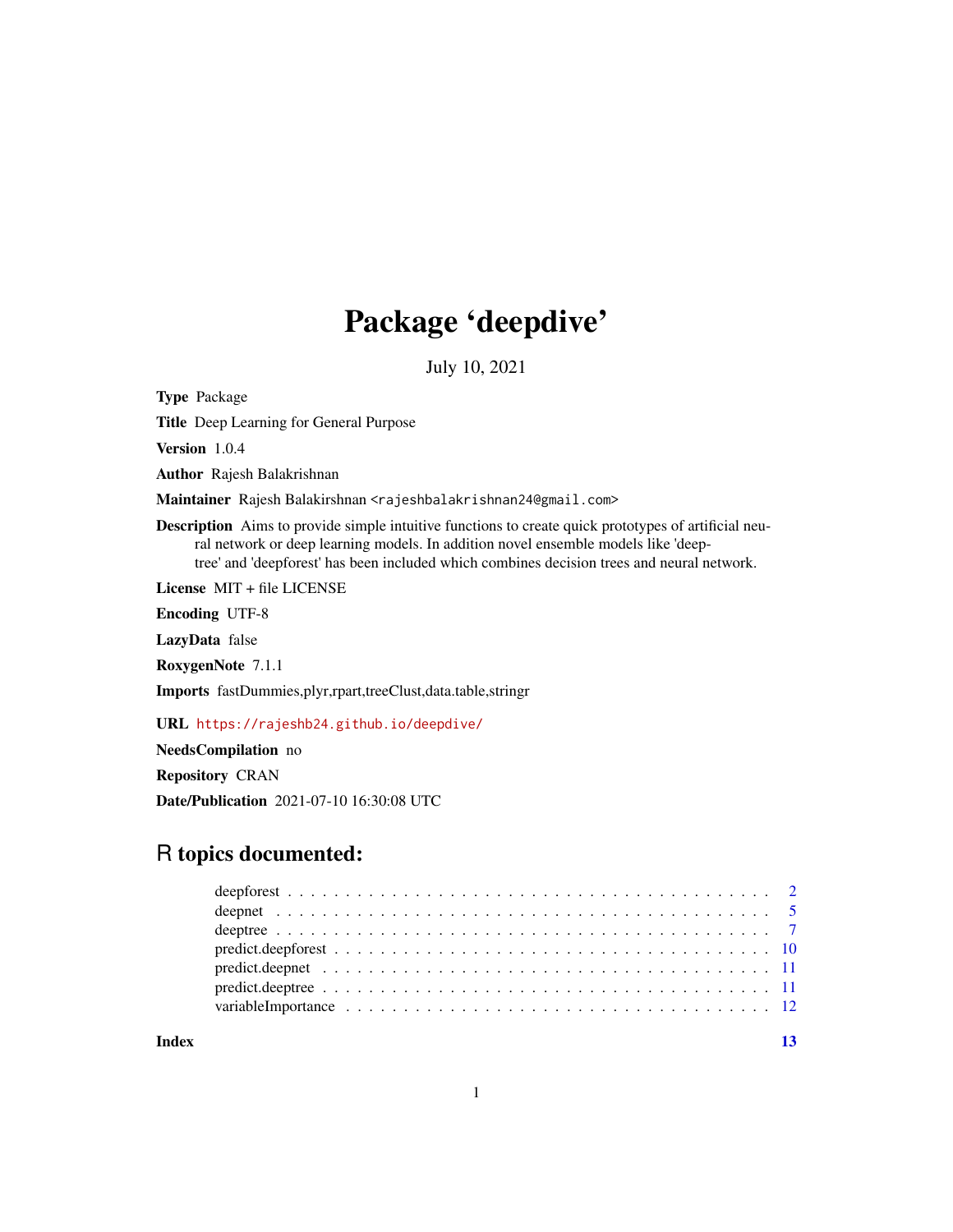<span id="page-1-0"></span>

#### Description

Build or train bagged deeptree or deepnet of multiple architecture.Based on error choice either select best model or average multiple model with random variable cut,data cut and architechture

#### Usage

```
deepforest(
 x,
 y,
  networkCount = 3,
  layerChoice = c(2:3),
 unitsChoice = c(4:10),
  cutVarSizePercent = 0.6,
  cutDataSizePercent = 0.6,
  activation = c("sigmoid", "sigmoid"),
  reluLeak = 0,modelType = "regress",
  iterations = 500,
  eta = 10^x - 2,
  seed = 2,
  gradientClip = 0.8,
  regularisePar = 0,
  optimiser = "adam",
  parMomentum = 0.9,inputSizeImpact = 1,
  parRmsPropZeroAdjust = 10^-8,
  parkmsProp = 0.9999,treeLeaves = NA,
  treeMinSplitPercent = 0.3,
  treeMinSplitCount = 100,
  treeCp = 0.01,
  errorCover = 0.2,treeAugment = TRUE,
 printItrSize = 100,
  showProgress = TRUE,
  stopError = 0.01,
 miniBatchSize = NA,
 useBatchProgress = TRUE
)
```
#### Arguments

x a data frame with input variables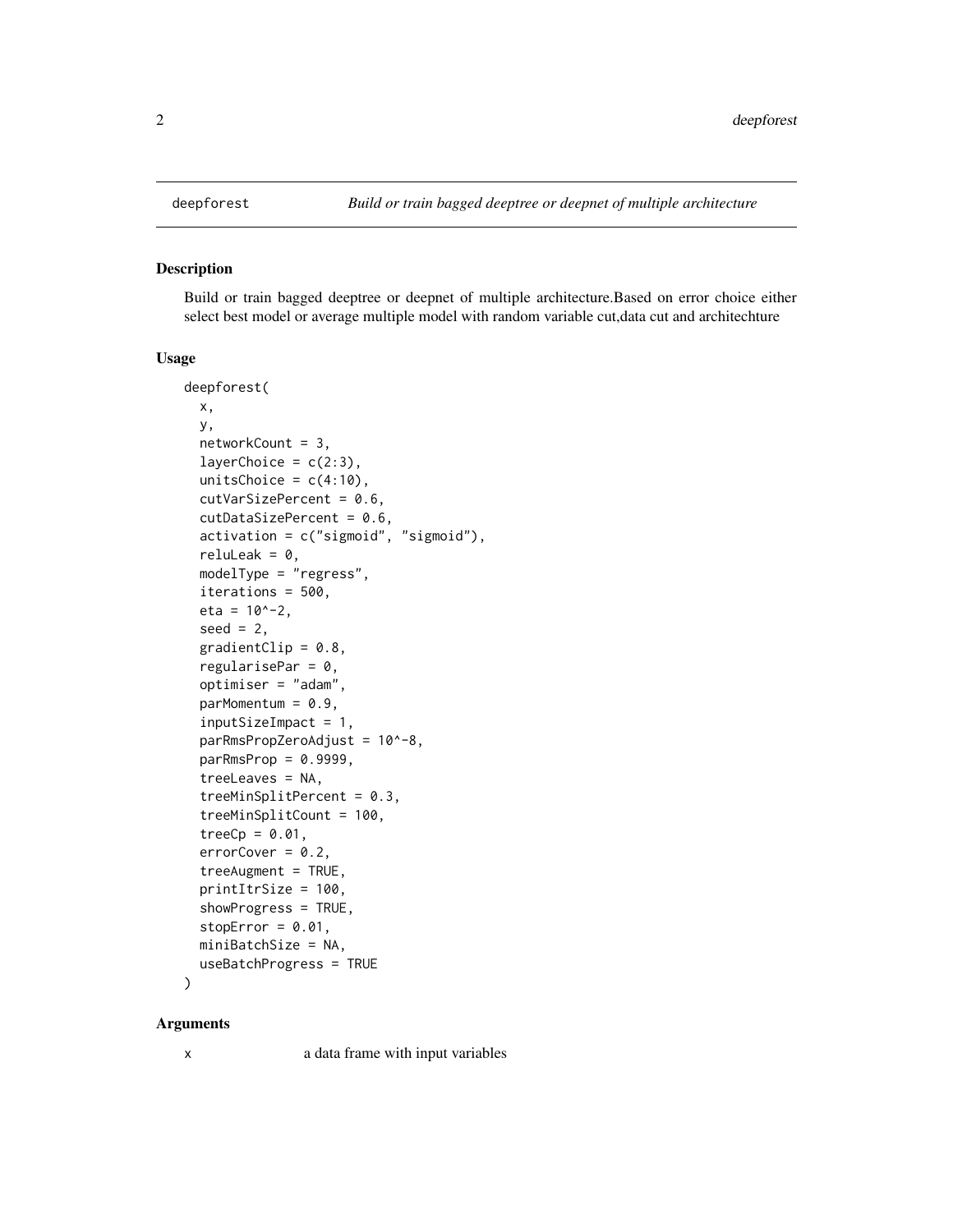# deepforest 3

| у                                | a data frame with ouptut variable                                                                                                                                                                                                                                                                     |  |
|----------------------------------|-------------------------------------------------------------------------------------------------------------------------------------------------------------------------------------------------------------------------------------------------------------------------------------------------------|--|
| networkCount                     | Integer, Number of deepnet or deeptree to build                                                                                                                                                                                                                                                       |  |
| layerChoice                      | vector, different layer choices                                                                                                                                                                                                                                                                       |  |
| unitsChoice<br>cutVarSizePercent | vector, number of units choice                                                                                                                                                                                                                                                                        |  |
|                                  | ratio, percentage of variable to for each network                                                                                                                                                                                                                                                     |  |
| cutDataSizePercent               |                                                                                                                                                                                                                                                                                                       |  |
|                                  | ratio, percentage of data to for each network                                                                                                                                                                                                                                                         |  |
| activation                       | choose from "sigmoid", "relu", "sin", "cos", "none". Activations will be randomly<br>chosen from chosen. Default is relu and sin                                                                                                                                                                      |  |
| reluLeak                         | numeric. Applicable when activation is "relu". Specify value between 0 any<br>number close to zero below 1. Eg: 0.01,0.001 etc                                                                                                                                                                        |  |
| modelType                        | one of "regress", "binary", "multiClass". "regress" for regression will create a<br>linear single unit output layer. "binary" will create a single unit sigmoid acti-<br>vated layer. "multiClass" will create layer with units corresponding to number<br>of output classes with softmax activation. |  |
| iterations                       | integer. This indicates number of iteratios or epochs in backpropagtion .The<br>default value is 500.                                                                                                                                                                                                 |  |
| eta                              | numeric.Hyperparameter, sets the Learning rate for backpropagation. Eta deter-<br>mines the convergence ability and speed of convergence.                                                                                                                                                             |  |
| seed                             | numeric. Set seed with this parameter. Incase of sin activation sometimes chang-<br>ing seed can yeild better results. Default is 2                                                                                                                                                                   |  |
| gradientClip                     | numeric. Hyperparameter numeric value which limits gradient size for weight<br>update operation in backpropagation. Default is 0.8. It can take any postive<br>value.                                                                                                                                 |  |
| regularisePar                    | numeric. L2 Regularisation Parameter.                                                                                                                                                                                                                                                                 |  |
| optimiser                        | one of "gradientDescent", "momentum", "rmsProp", "adam". Default value "adam"                                                                                                                                                                                                                         |  |
| parMomentum                      | numeric. Applicable for optimiser "mometum" and "adam"                                                                                                                                                                                                                                                |  |
| inputSizeImpact                  |                                                                                                                                                                                                                                                                                                       |  |
|                                  | numeric. Adjusts the gradient size by factor of percentage of rows in input. For<br>very small data set setting this to 0 could yeild faster result. Default is 1.                                                                                                                                    |  |
| parRmsPropZeroAdjust             |                                                                                                                                                                                                                                                                                                       |  |
|                                  | numeric. Applicable for optimiser "rmsProp" and "adam"                                                                                                                                                                                                                                                |  |
| parRmsProp                       | numeric.Applicable for optimiser "rmsProp" and "adam"                                                                                                                                                                                                                                                 |  |
| treeLeaves                       | vector. Optional, leaves numbers from externally trained tree model can be sup-<br>plied here. If supplied then model will not build a explicit tree and just fit a<br>neural network to mentioned leaves.                                                                                            |  |
| treeMinSplitPercent              |                                                                                                                                                                                                                                                                                                       |  |
|                                  | numeric. This parameter controls depth of tree setting min split count for leaf<br>subdivision as percentage of observations. Final minimum split will be cho-<br>sen as max of count calculted with treeMinSplitPercent and treeMinSplitCount.<br>Default 0.3. Range 0 to 1.                         |  |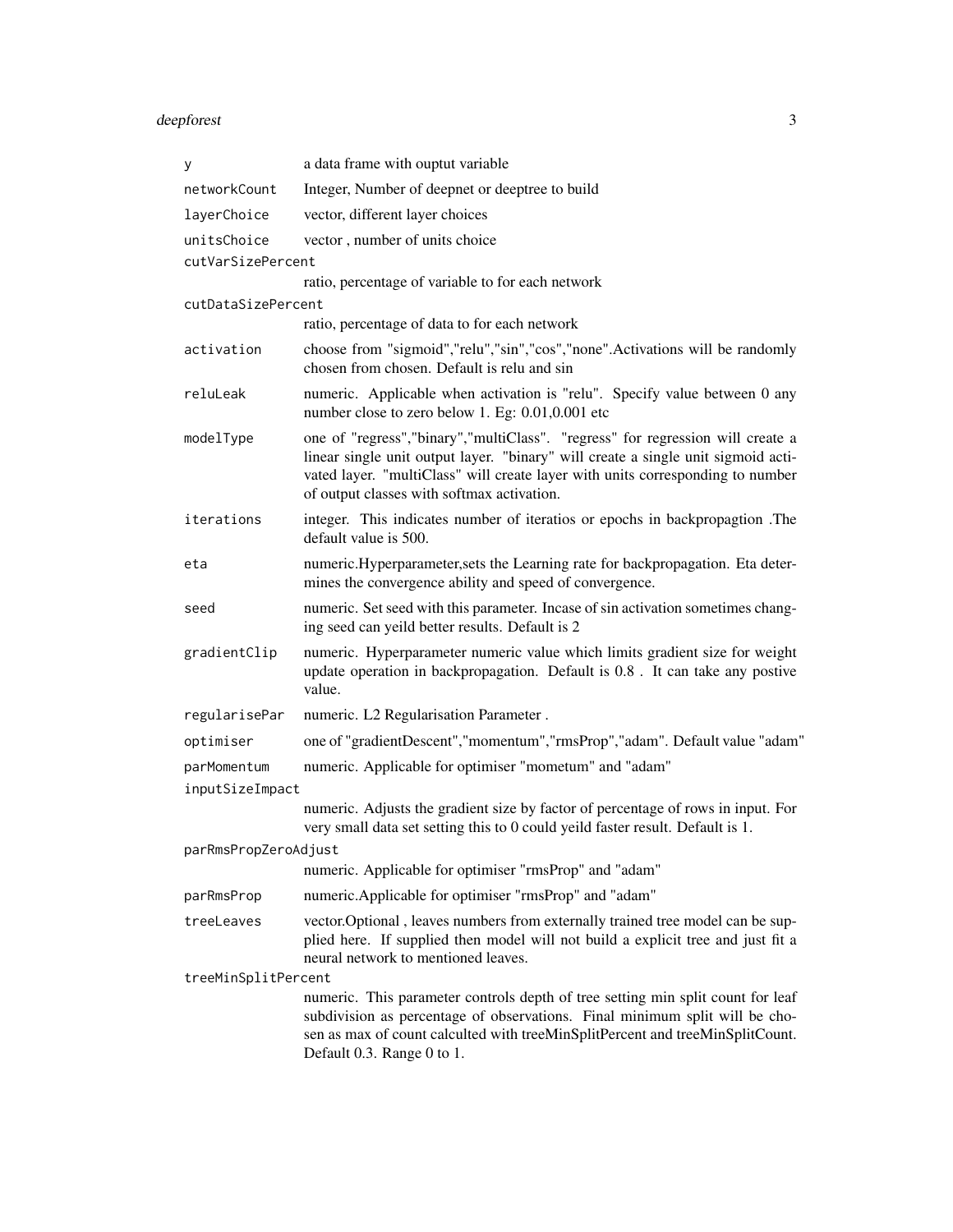<span id="page-3-0"></span>

| treeMinSplitCount |                                                                                                                                                                                                         |
|-------------------|---------------------------------------------------------------------------------------------------------------------------------------------------------------------------------------------------------|
|                   | numeric. This parameter controls depth of tree setting min split count. Final min-<br>imum split will be chosen as max of count calculted with treeMinSplitPercent<br>and treeMinSplitCount. Default 30 |
| treeCp            | complexity parameter. rpart.control                                                                                                                                                                     |
| errorCover        | Ratio. Deault is 0.2 i.e all models within 20 percent error of best model will be<br>selected.                                                                                                          |
| treeAugment       | logical. If True fits deeptree and if False fits deepnet. Default is T                                                                                                                                  |
| printItrSize      | numeric. Number of iterations after which progress message should be shown.<br>Default value 100 and for iterations below 100 atleast 5 messages will be seen                                           |
| showProgress      | logical. True will show progress and F will not show progress                                                                                                                                           |
| stopError         | Numeric. Rmse at which iterations can be stopped. Default is 0.01, can be set<br>as NA in case all iterations needs to run.                                                                             |
| miniBatchSize     | integer. Set the mini batch size for mini batch gradient                                                                                                                                                |
| useBatchProgress  |                                                                                                                                                                                                         |
|                   | logical. Applicable for miniBatch, setting T will use show rmse in Batch and F<br>will show error on full dataset. For large dataset set T                                                              |

#### Value

returns model object which can be passed into [predict.deepforest](#page-9-1)

#### Examples

```
require(deepdive)
x<-data.frame(x1=runif(10),x2=runif(10))
y<-data.frame(y=10*x$x1+20*x$x2+20)
mdeepf<-deepforest(x,y,
                  networkCount=2,
                  layerChoice=c(2:3),
                  unitsChoice=c(4:10),
                  cutVarSizePercent=0.6,
                  cutDataSizePercent=0.6,
                  activation = c('relu',"sin"),
                  reluLeak=0.01,
                  modelType ='regress',
                  iterations = 10,
                  eta = 10 ^-2,
                  seed=2,
                  gradientClip=0.8,
                  regularisePar=0,
                  optimiser="adam",
                  parMomentum=0.9,
                  inputSizeImpact=1,
                  parRmsPropZeroAdjust=10^-8,
                  parRmsProp=0.9999,
```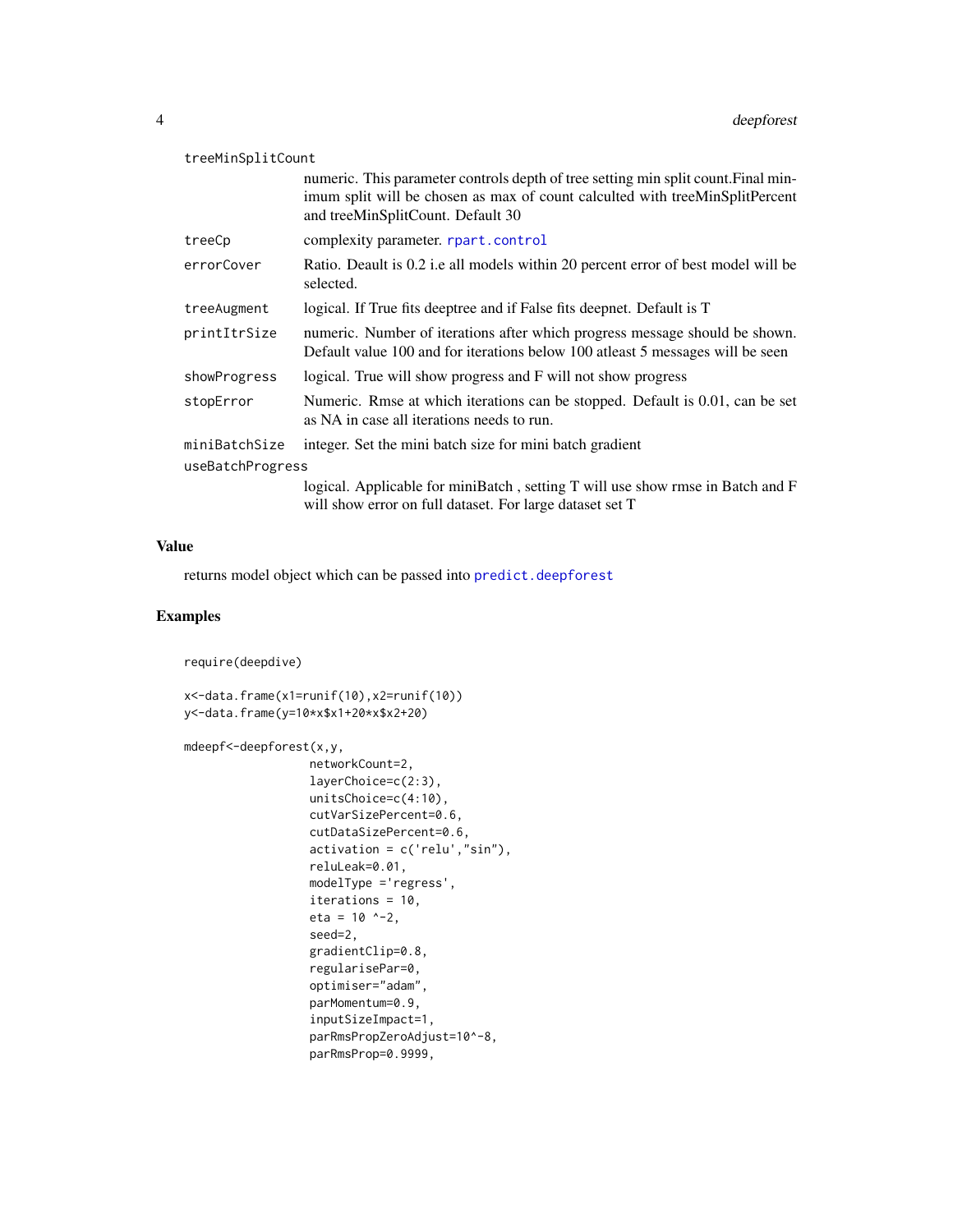#### <span id="page-4-0"></span>deepnet 5

```
treeLeaves=NA,
treeMinSplitPercent=0.3,
treeMinSplitCount=100,
treeCp=0.01 ,
errorCover=0.2,
treeAugment=TRUE,
printItrSize=100,
showProgress=TRUE,
stopError=0.01,
miniBatchSize=64,
useBatchProgress=TRUE)
```
#### Description

Build and train Artifical Neural Network of any depth in a single line code. Choose the hyperparameters to improve the accuracy or generalisation of model.

#### Usage

```
deepnet(
 x,
 y,
 hiddenLayerUnits = c(2, 2),
  activation = c("sigmoid", "relu"),
  reluLeak = 0,
  modelType = c("regress"),
  iterations = 500,
  eta = 10^{\circ}-2,
  seed = 2,
  gradientClip = 0.8,
  regularisePar = 0,
  optimiser = "adam",
  parMomentum = 0.9,
  inputSizeImpact = 1,
  parRmsPropZeroAddingust = 10^8-8,parkmsProp = 0.9999,printItrSize = 100,
  showProgress = TRUE,
  stopError = 0.01,
 miniBatchSize = NA,
  useBatchProgress = FALSE,
  ignoreNAerror = FALSE,
  normalise = TRUE
```
deepnet *Build and train an Artificial Neural Network of any size*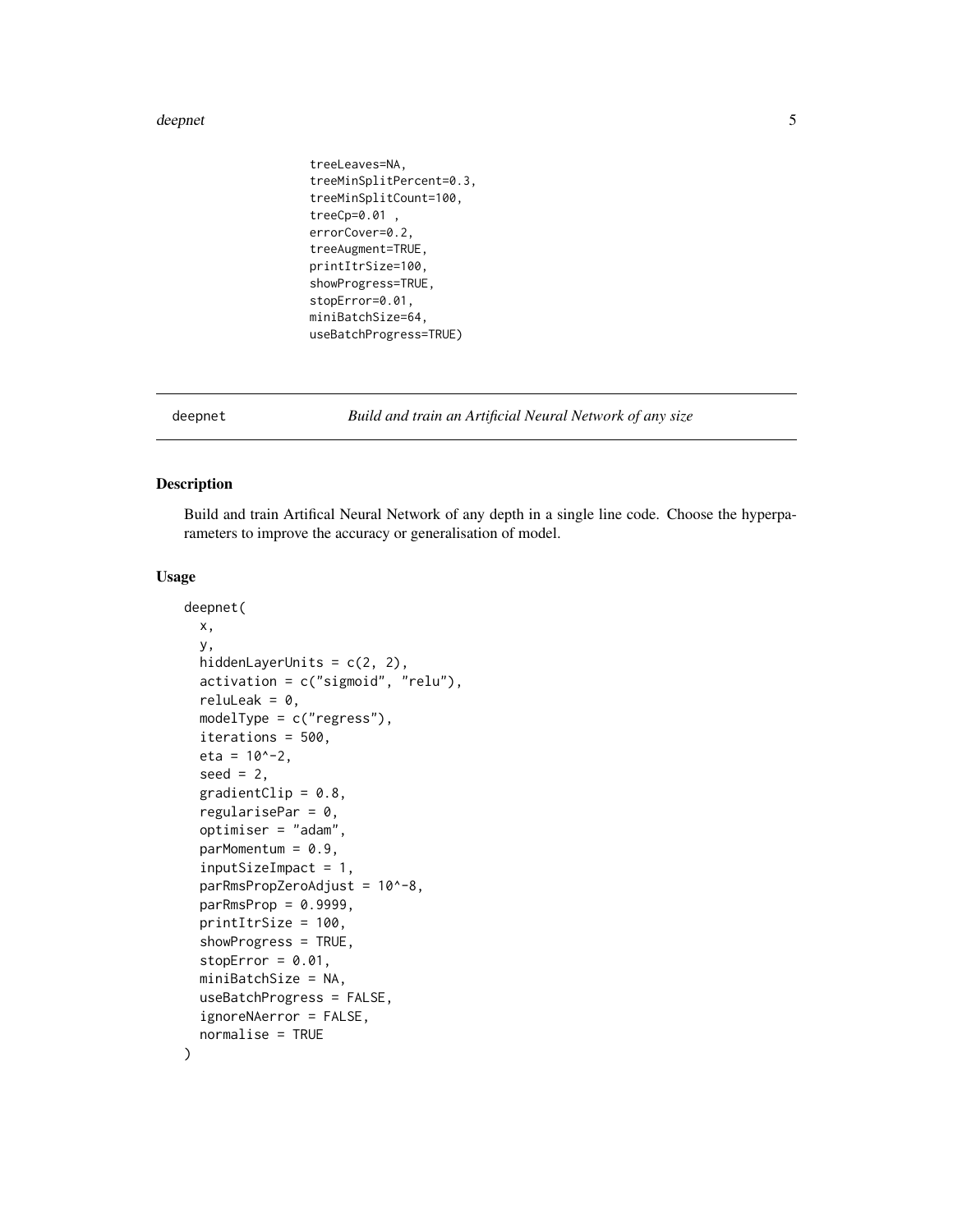6 deepnet to the control of the control of the control of the control of the control of the control of the control of the control of the control of the control of the control of the control of the control of the control of

| х                              | a data frame with input variables                                                                                                                                                                                                                                                                     |
|--------------------------------|-------------------------------------------------------------------------------------------------------------------------------------------------------------------------------------------------------------------------------------------------------------------------------------------------------|
| У                              | a data frame with ouptut variable                                                                                                                                                                                                                                                                     |
| hiddenLayerUnits               |                                                                                                                                                                                                                                                                                                       |
|                                | a numeric vector, length of vector indicates number of hidden layers and each<br>element in vector indicates corresponding hidden units Eg: $c(6,4)$ for two layers,<br>one with 6 hilden units and other with 4 hidden units. Note: Output layer is<br>automatically created.                        |
| activation                     | one of "sigmoid","relu","sin","cos","none". The default is "sigmoid". Choose a<br>activation per hidden layer                                                                                                                                                                                         |
| reluLeak                       | numeric. Applicable when activation is "relu". Specify value between 0 any<br>number close to zero below 1. Eg: 0.01,0.001 etc                                                                                                                                                                        |
| modelType                      | one of "regress", "binary", "multiClass". "regress" for regression will create a<br>linear single unit output layer. "binary" will create a single unit sigmoid acti-<br>vated layer. "multiClass" will create layer with units corresponding to number<br>of output classes with softmax activation. |
| iterations                     | integer. This indicates number of iteratios or epochs in backpropagtion .The<br>default value is 500.                                                                                                                                                                                                 |
| eta                            | numeric.Hyperparameter, sets the Learning rate for backpropagation. Eta deter-<br>mines the convergence ability and speed of convergence.                                                                                                                                                             |
| seed                           | numeric. Set seed with this parameter. Incase of sin activation sometimes chang-<br>ing seed can yeild better results. Default is 2                                                                                                                                                                   |
| gradientClip                   | numeric. Hyperparameter numeric value which limits gradient size for weight<br>update operation in backpropagation. Default is 0.8. It can take any postive<br>value.                                                                                                                                 |
| regularisePar                  | numeric. L2 Regularisation Parameter.                                                                                                                                                                                                                                                                 |
| optimiser                      | one of "gradientDescent", "momentum", "rmsProp", "adam". Default value "adam"                                                                                                                                                                                                                         |
| parMomentum<br>inputSizeImpact | numeric. Applicable for optimiser "mometum" and "adam"                                                                                                                                                                                                                                                |
|                                | numeric. Adjusts the gradient size by factor of percentage of rows in input. For<br>very small data set setting this to 0 could yeild faster result. Default is 1.                                                                                                                                    |
| parRmsPropZeroAdjust           |                                                                                                                                                                                                                                                                                                       |
|                                | numeric. Applicable for optimiser "rmsProp" and "adam"                                                                                                                                                                                                                                                |
| parRmsProp                     | numeric.Applicable for optimiser "rmsProp" and "adam"                                                                                                                                                                                                                                                 |
| printItrSize                   | numeric. Number of iterations after which progress message should be shown.<br>Default value 100 and for iterations below 100 atleast 5 messages will be seen                                                                                                                                         |
| showProgress                   | logical. True will show progress and F will not show progress                                                                                                                                                                                                                                         |
| stopError                      | Numeric. Rmse at which iterations can be stopped. Default is 0.01, can be set<br>as NA in case all iterations needs to run.                                                                                                                                                                           |
| miniBatchSize                  | integer. Set the mini batch size for mini batch gradient                                                                                                                                                                                                                                              |
| useBatchProgress               |                                                                                                                                                                                                                                                                                                       |
|                                | logical. Applicable for miniBatch, setting T will use show rmse in Batch and F<br>will show error on full dataset. For large dataset set T                                                                                                                                                            |
| ignoreNAerror                  | logical. Set T if iteration needs to be stopped when predictions become NA                                                                                                                                                                                                                            |
| normalise                      | logical. Set F if normalisation not required. Default T                                                                                                                                                                                                                                               |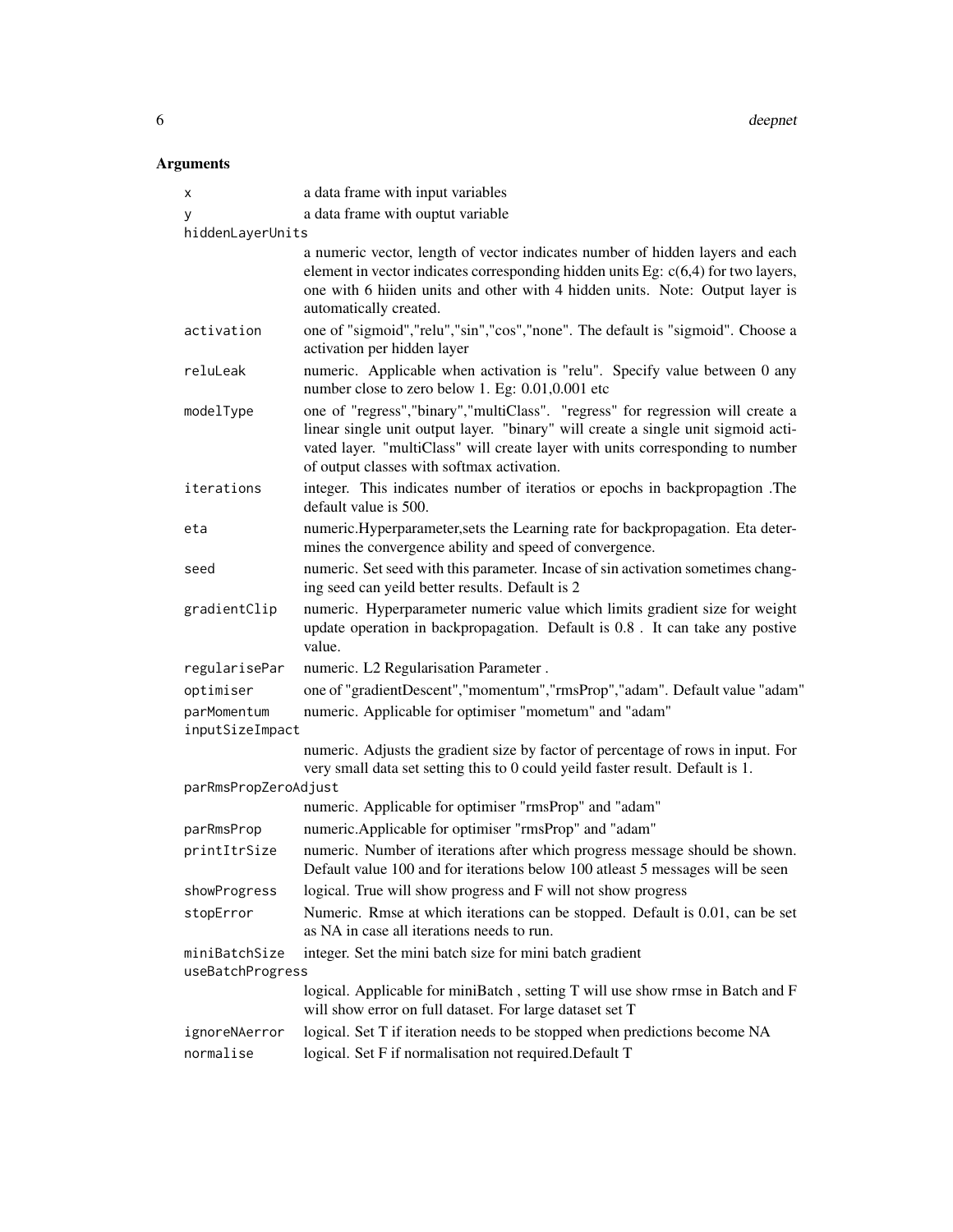#### <span id="page-6-0"></span>deeptree to a state of the state of the state of the state of the state of the state of the state of the state of the state of the state of the state of the state of the state of the state of the state of the state of the

#### Value

returns model object which can be passed into [predict.deepnet](#page-10-1)

#### Examples

```
require(deepdive)
```

```
x \le - data.frame(x1 = runif(10), x2 = runif(10))
y<- data.frame(y=20*x$x1 +30*x$x2+10)
```

```
#train
modelnet<-deepnet(x,y,c(2,2),
activation = c('relu',"sigmoid"),
reluLeak = 0.01,
modelType = "regress",
iterations =5,
eta=0.8,
optimiser="adam")
#predict
```

```
predDeepNet<-predict.deepnet(modelnet,newData=x)
```

```
#evaluate
sqrt(mean((predDeepNet$ypred-y$y)^2))
```
#### deeptree *Descision Tree augmented by Artificial Neural Network*

#### Description

This models divides the input space by fitting a tree followed by artificial neural network to each of leaf. Decision tree model is built using rpart package and neural network using deepdive.Feature of stacking predictions from other models is also made available.

#### Usage

```
deeptree(
 x,
  y,
 hiddenLayerUnits = c(2, 2),
  activation = c("sigmoid", "sigmoid"),
  reluLeak = 0,
 modelType = "regress",
  iterations = 500,
  eta = 10^{\circ}-2,
  seed = 2,
```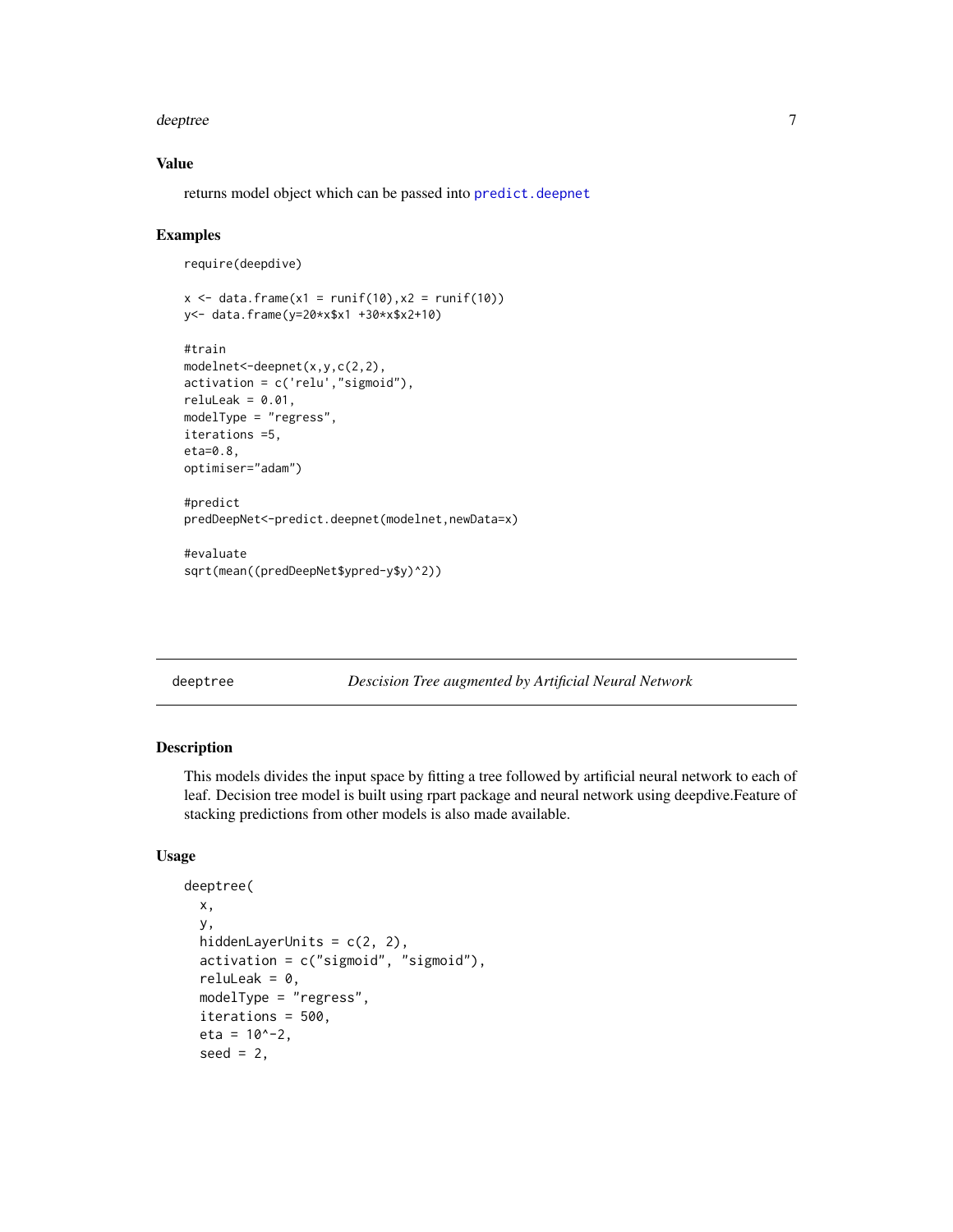8 deeptree

```
gradientClip = 0.8,
  regularisePar = 0,
 optimiser = "adam",
 parMomentum = 0.9,inputSizeImpact = 1,
  parRmsPropZeroAdjust = 10^-8,
 parkmsProp = 0.9999,treeLeaves = NA,
  treeMinSplitPercent = 0.3,
  treeMinSplitCount = 30,
  treeCp = 0.01,
  stackPred = NA,
 printItrSize = 100,
  showProgress = TRUE,
  stopError = 0.01,
 miniBatchSize = NA,
 useBatchProgress = TRUE,
  ignoreNAerror = FALSE
\mathcal{L}
```

| X                | a data frame with input variables                                                                                                                                                                                                                                                                     |
|------------------|-------------------------------------------------------------------------------------------------------------------------------------------------------------------------------------------------------------------------------------------------------------------------------------------------------|
| y                | a data frame with ouptut variable                                                                                                                                                                                                                                                                     |
| hiddenLayerUnits |                                                                                                                                                                                                                                                                                                       |
|                  | a numeric vector, length of vector indicates number of hidden layers and each<br>element in vector indicates corresponding hidden units Eg: $c(6,4)$ for two layers,<br>one with 6 hiiden units and other with 4 hidden units. Note: Output layer is<br>automatically created.                        |
| activation       | one of "sigmoid", "relu", "sin", "cos", "none". The default is "sigmoid". Choose a<br>activation per hidden layer                                                                                                                                                                                     |
| reluLeak         | numeric. Applicable when activation is "relu". Specify value between 0 any<br>number close to zero below 1. Eg: 0.01,0.001 etc                                                                                                                                                                        |
| modelType        | one of "regress", "binary", "multiClass". "regress" for regression will create a<br>linear single unit output layer. "binary" will create a single unit sigmoid acti-<br>vated layer. "multiClass" will create layer with units corresponding to number<br>of output classes with softmax activation. |
| iterations       | integer. This indicates number of iteratios or epochs in backpropagtion .The<br>default value is 500.                                                                                                                                                                                                 |
| eta              | numeric.Hyperparameter, sets the Learning rate for backpropagation. Eta deter-<br>mines the convergence ability and speed of convergence.                                                                                                                                                             |
| seed             | numeric. Set seed with this parameter. Incase of sin activation sometimes chang-<br>ing seed can yeild better results. Default is 2                                                                                                                                                                   |
| gradientClip     | numeric. Hyperparameter numeric value which limits gradient size for weight<br>update operation in backpropagation. Default is 0.8. It can take any postive<br>value.                                                                                                                                 |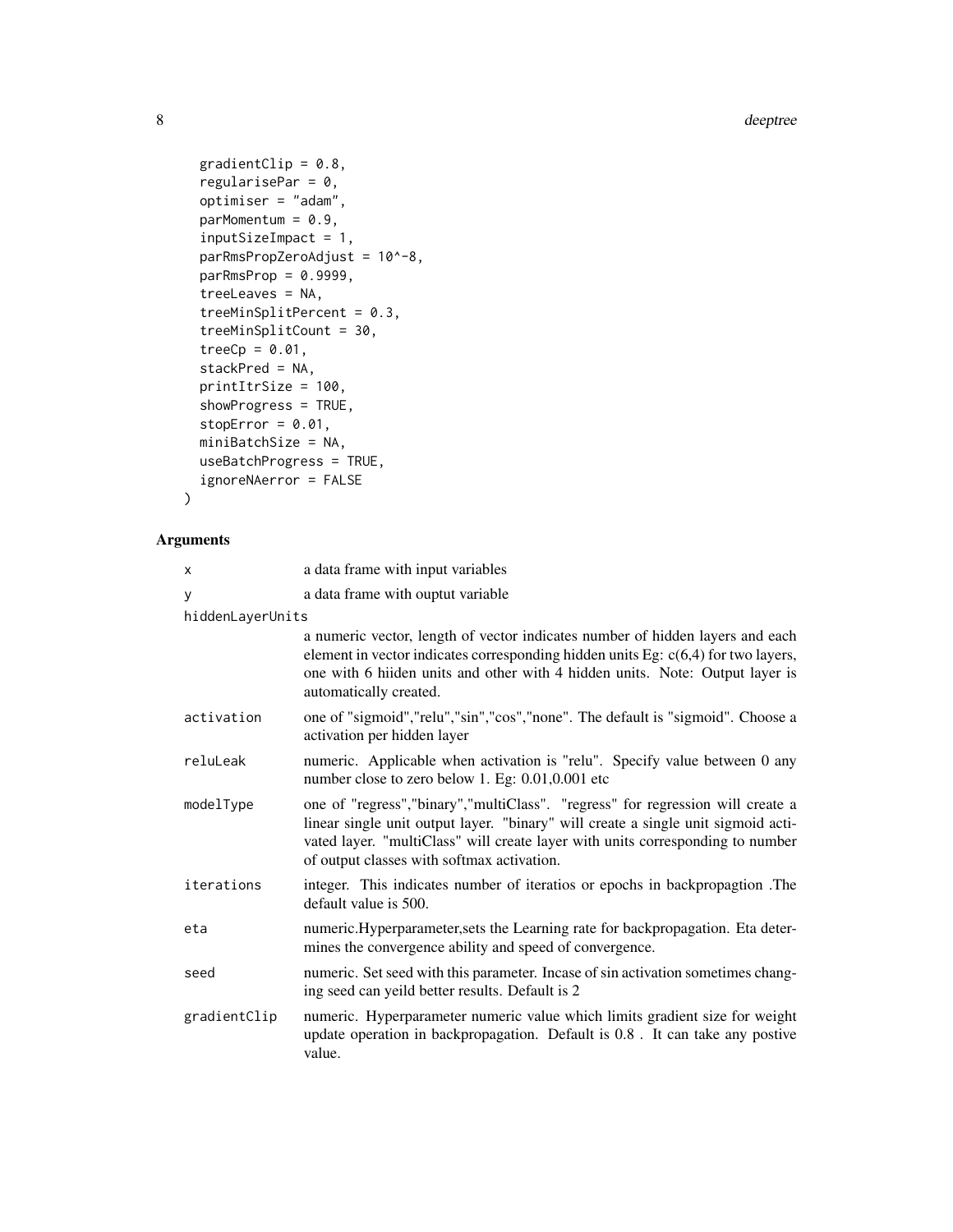#### <span id="page-8-0"></span>deeptree to the second state of the second state of the second state of the second state of the second state of the second state of the second state of the second state of the second state of the second state of the second

| regularisePar        | numeric. L2 Regularisation Parameter.                                                                                                                                                                                                                                         |
|----------------------|-------------------------------------------------------------------------------------------------------------------------------------------------------------------------------------------------------------------------------------------------------------------------------|
| optimiser            | one of "gradientDescent", "momentum", "rmsProp", "adam". Default value "adam"                                                                                                                                                                                                 |
| parMomentum          | numeric. Applicable for optimiser "mometum" and "adam"                                                                                                                                                                                                                        |
| inputSizeImpact      |                                                                                                                                                                                                                                                                               |
|                      | numeric. Adjusts the gradient size by factor of percentage of rows in input. For<br>very small data set setting this to 0 could yeild faster result. Default is 1.                                                                                                            |
| parRmsPropZeroAdjust |                                                                                                                                                                                                                                                                               |
|                      | numeric. Applicable for optimiser "rmsProp" and "adam"                                                                                                                                                                                                                        |
| parRmsProp           | numeric.Applicable for optimiser "rmsProp" and "adam"                                                                                                                                                                                                                         |
| treeLeaves           | vector. Optional, leaves numbers from externally trained tree model can be sup-<br>plied here. If supplied then model will not build a explicit tree and just fit a<br>neural network to mentioned leaves.                                                                    |
| treeMinSplitPercent  |                                                                                                                                                                                                                                                                               |
|                      | numeric. This parameter controls depth of tree setting min split count for leaf<br>subdivision as percentage of observations. Final minimum split will be cho-<br>sen as max of count calculted with treeMinSplitPercent and treeMinSplitCount.<br>Default 0.3. Range 0 to 1. |
| treeMinSplitCount    |                                                                                                                                                                                                                                                                               |
|                      | numeric. This parameter controls depth of tree setting min split count. Final min-<br>imum split will be chosen as max of count calculted with treeMinSplitPercent<br>and treeMinSplitCount. Default 30                                                                       |
| treeCp               | complexity parameter. rpart.control                                                                                                                                                                                                                                           |
| stackPred            | vector. Predictions from buildnet or other models can be supplied here. If for<br>certain leaf stackPrep accuracy is better then stackpred predictions will be cho-<br>sen.                                                                                                   |
| printItrSize         | numeric. Number of iterations after which progress message should be shown.<br>Default value 100 and for iterations below 100 atleast 5 messages will be seen                                                                                                                 |
| showProgress         | logical. True will show progress and F will not show progress                                                                                                                                                                                                                 |
| stopError            | Numeric. Rmse at which iterations can be stopped. Default is 0.01, can be set<br>as NA in case all iterations needs to run.                                                                                                                                                   |
| miniBatchSize        | integer. Set the mini batch size for mini batch gradient                                                                                                                                                                                                                      |
| useBatchProgress     |                                                                                                                                                                                                                                                                               |
|                      | logical. Applicable for miniBatch, setting T will use show rmse in Batch and F<br>will show error on full dataset. For large dataset set T                                                                                                                                    |
| ignoreNAerror        | logical. Set T if iteration needs to be stopped when predictions become NA                                                                                                                                                                                                    |
|                      |                                                                                                                                                                                                                                                                               |

### Value

returns model object which can be passed into [predict.deeptree](#page-10-2)

## Examples

require(deepdive)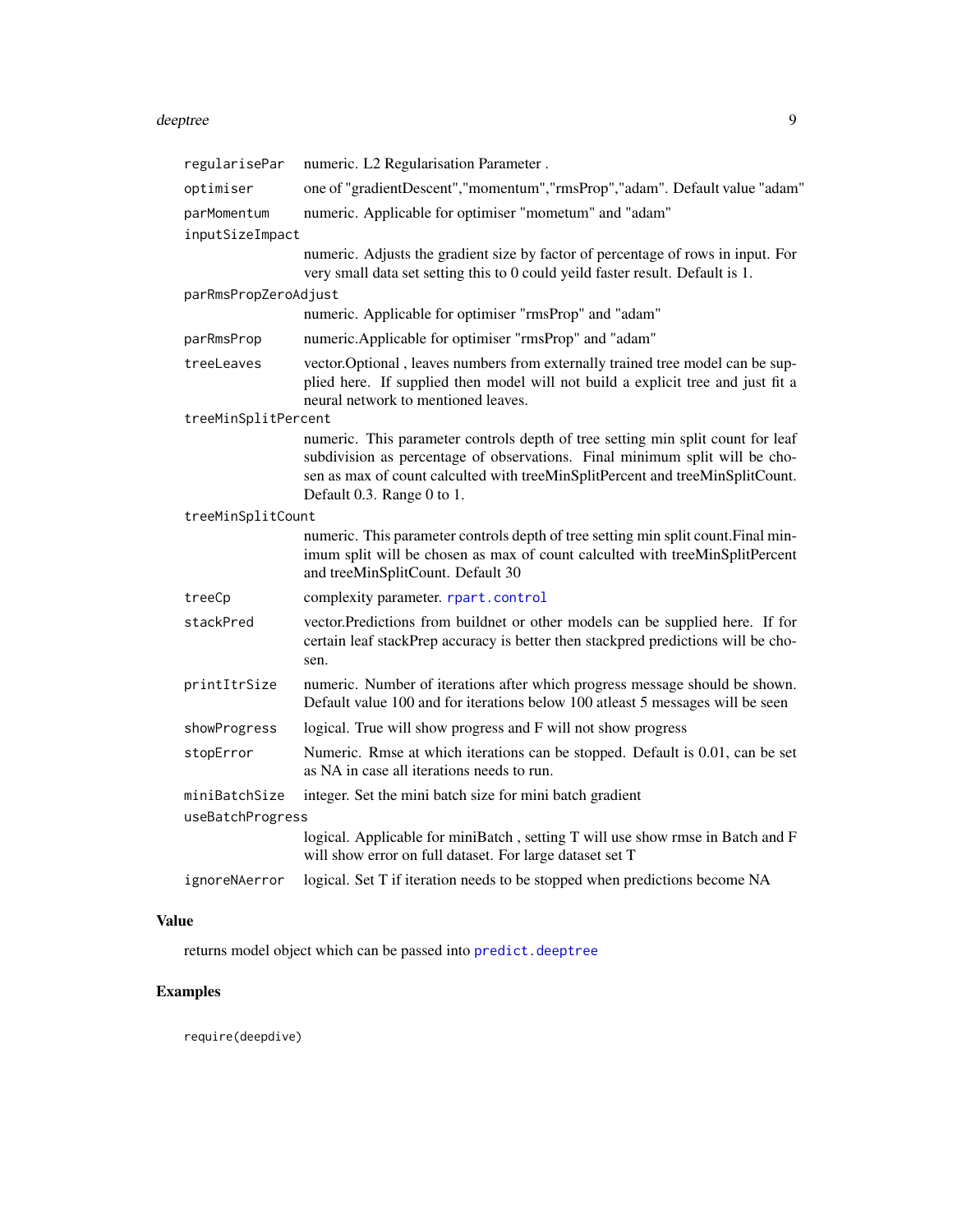```
x \le - data.frame(x1 = runif(10), x2 = runif(10))
y<- data.frame(y=20*x$x1 +30* x$x2 +10)
deepTreeMod<-deeptree(x,
y,
hiddenLayerUnits=c(4,4),
activation = c('relu',"sin"),
reluLeak=0.01,
modelType ='regress',
iterations = 1000,
eta = 0.4,
seed=2,
gradientClip=0.8,
regularisePar=0,
optimiser="adam",
parMomentum=0.9,
inputSizeImpact=1,
parRmsPropZeroAdjust=10^-8,
parRmsProp=0.9999,
treeLeaves=NA,
treeMinSplitPercent=0.4,
treeMinSplitCount=100,
stackPred =NA,
stopError=4,
miniBatchSize=64,
useBatchProgress=TRUE,
ignoreNAerror=FALSE)
```
<span id="page-9-1"></span>predict.deepforest *Predict Function for DeepForest*

#### Description

Predict Function for DeepForest

#### Usage

```
## S3 method for class 'deepforest'
predict(object, newData, ...)
```

| object                  | deepforest model object                            |
|-------------------------|----------------------------------------------------|
| newData                 | pass data frame for prediction                     |
| $\cdot$ $\cdot$ $\cdot$ | further arguments passed to or from other methods. |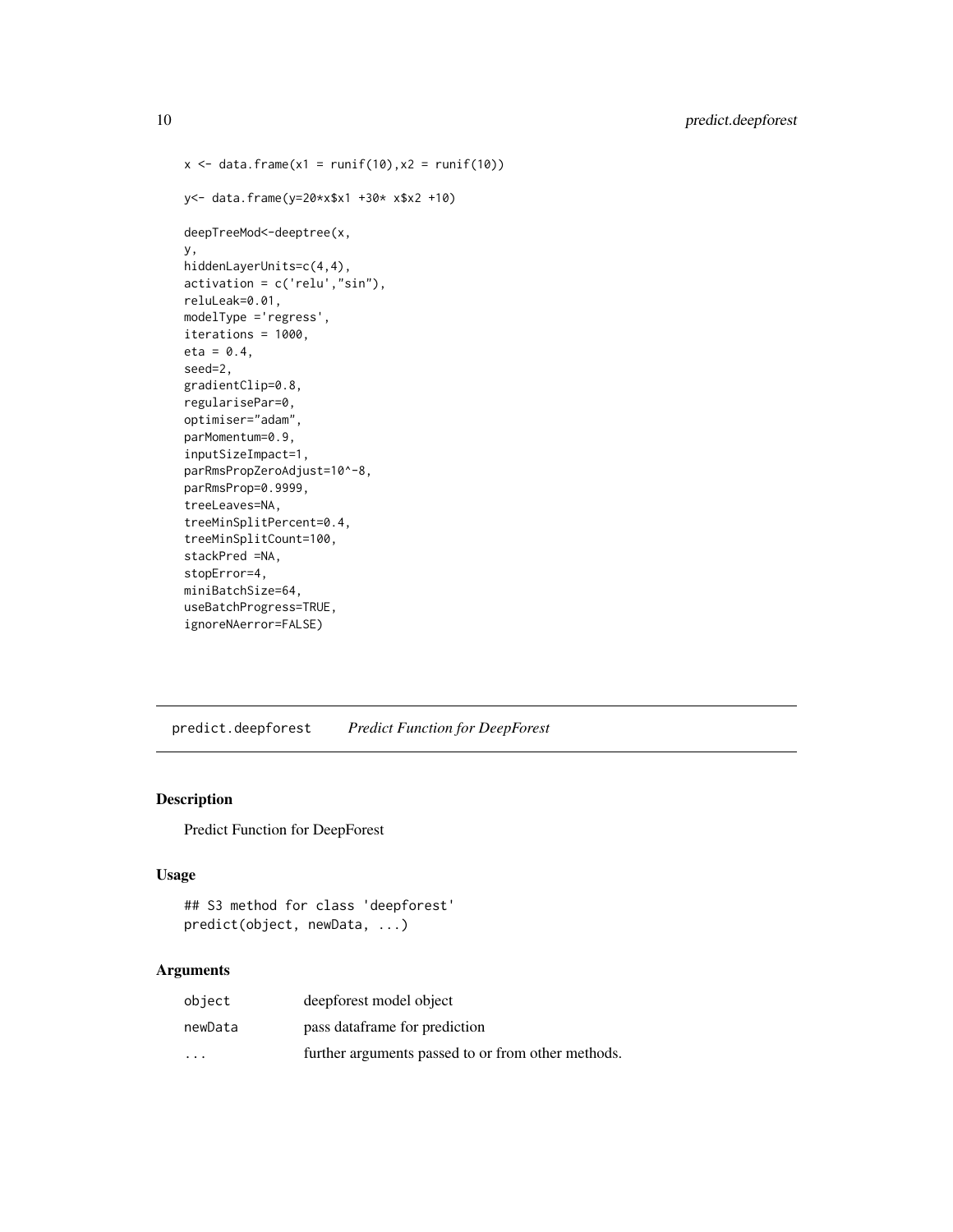#### <span id="page-10-0"></span>predict.deepnet 11

#### Value

returns predictions vector or dataframe

<span id="page-10-1"></span>predict.deepnet *Predict Function for Deepnet*

#### Description

Predict Function for Deepnet

#### Usage

## S3 method for class 'deepnet' predict(object, newData, ...)

#### Arguments

| object  | deepnet model object                               |
|---------|----------------------------------------------------|
| newData | pass data frame for prediction                     |
| $\cdot$ | further arguments passed to or from other methods. |

#### Value

returns predictions vector or dataframe

<span id="page-10-2"></span>predict.deeptree *Predict Function for Deeptree*

#### Description

Predict Function for Deeptree

#### Usage

```
## S3 method for class 'deeptree'
predict(object, newData, treeLeaves = NA, stackPred = NA, ...)
```

| object     | deeptree model object                                             |
|------------|-------------------------------------------------------------------|
| newData    | pass data frame for prediction                                    |
| treeLeaves | Pass vector with tree leaves if fit outside deeptree. default NA. |
| stackPred  | Pass stackPred of prediction data if it was passed in deeptree    |
|            | further arguments passed to or from other methods.                |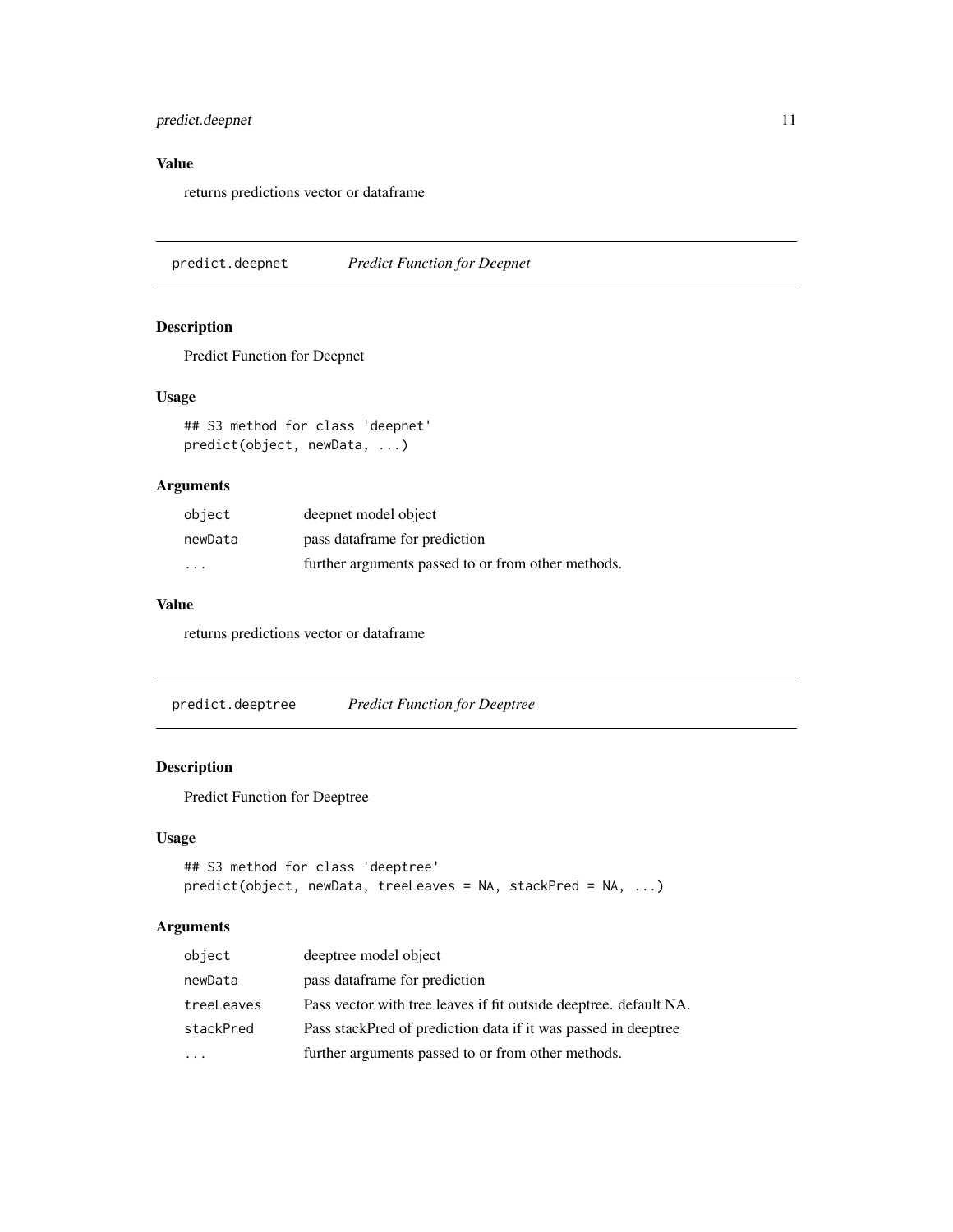#### <span id="page-11-0"></span>Value

returns predictions vector or dataframe

variableImportance *Variable importance for models in this library*

### Description

Variable importance for models in this library

#### Usage

```
variableImportance(model, x, y, showPlot = T, seed = 2)
```
### Arguments

| model    | Model object                                                                                                              |
|----------|---------------------------------------------------------------------------------------------------------------------------|
| X        | a data frame with input variables                                                                                         |
| y        | a data frame with ouptut variable                                                                                         |
| showPlot | logical. True will show importance plot. Default True                                                                     |
| seed     | Set seed with this parameter. In case of sin activation sometimes changing seed<br>can yeild better results. Default is 2 |

#### Value

returns variable importance data frame